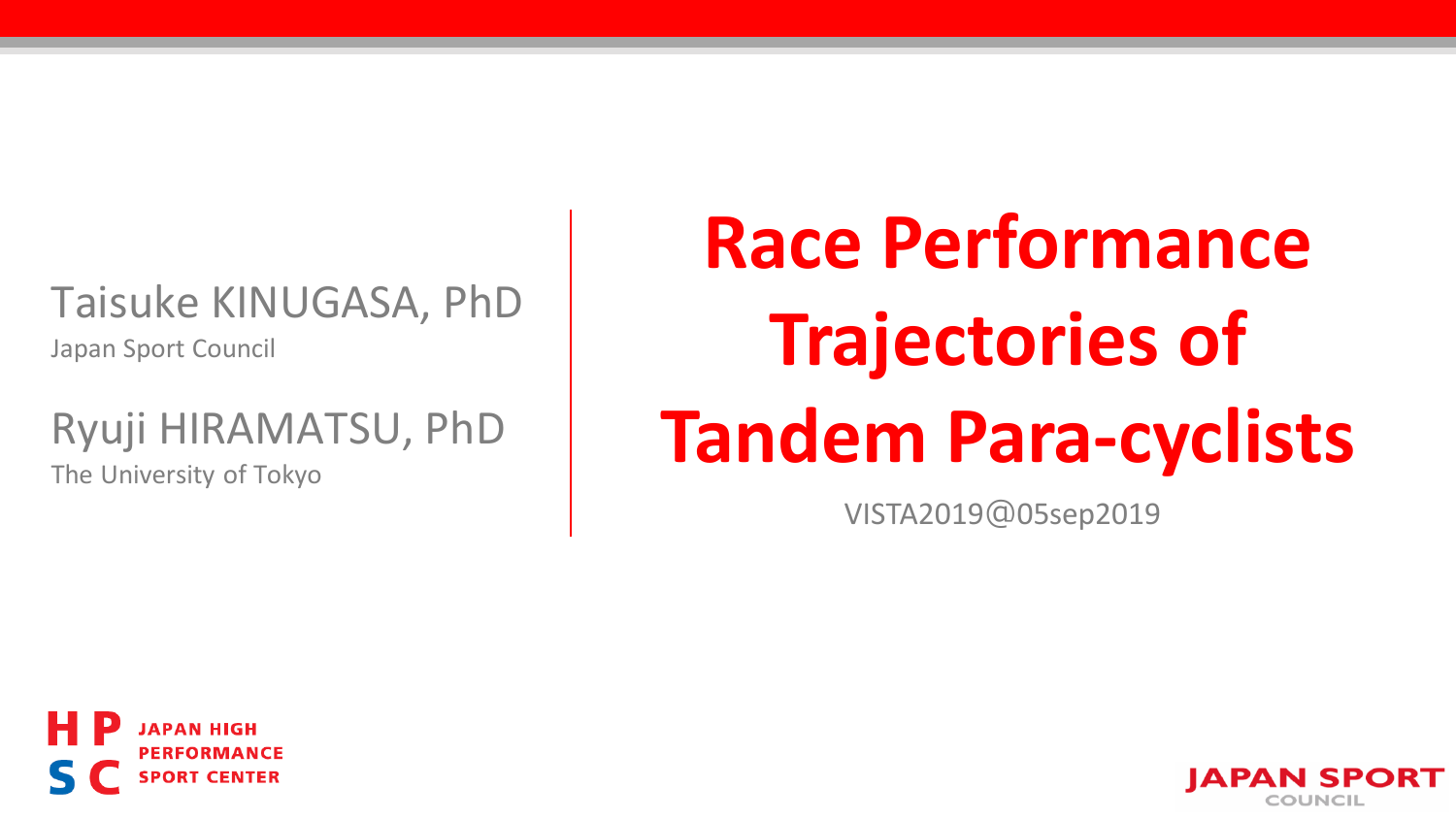# **Why Race Performance Analysis Matters?**

Understanding competitive performance is paramount of identifying Paralympic pathways

Variability of competitive performance has been studied mostly in Olympic sports (Malcata and Hopkins, 2014) Paralympic swimmers (Fulton et al, 2009): within-swimmer CV was  $^{\sim}$ 2.2% in 100 FR

Knowledge of this variability is important for sports scientists when conducting race analysis and physiology testing etc and provide appropriate feedback to coaches and athletes

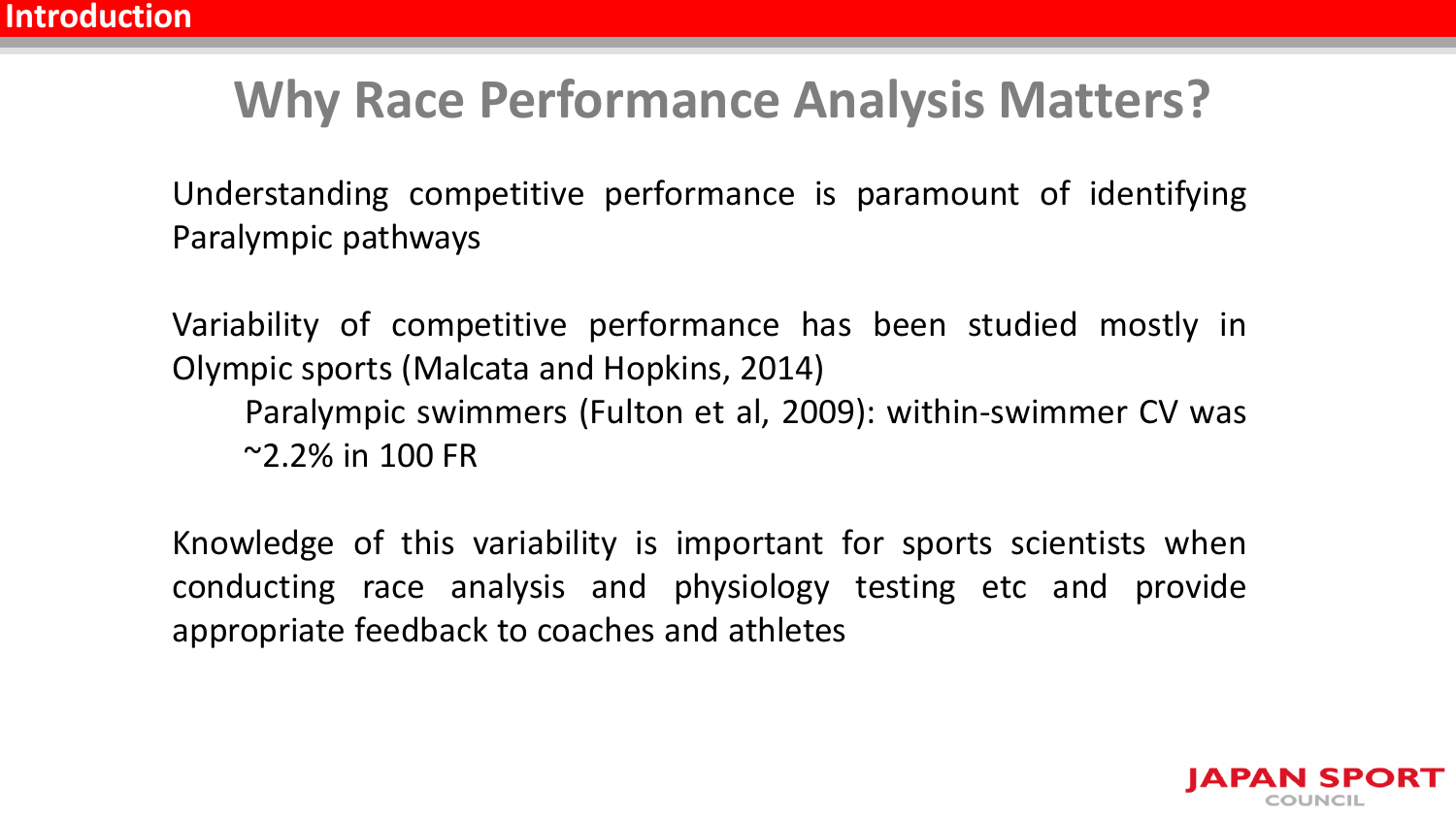Understanding performance progressions to Paralympic podiums is needed for setting clearer development milestones towards achieving success at the Paralympic pathway

Estimates of the progression and variability required for a Paralympic cyclist to increase his chances of the podium finish at the Paralympic Games have not been well established

**Aim:** To estimate race performance trajectories of Tandem Paracyclists by comparing with that of sighted cyclists at the World Championship track cycling event to establish the developmental benchmarks

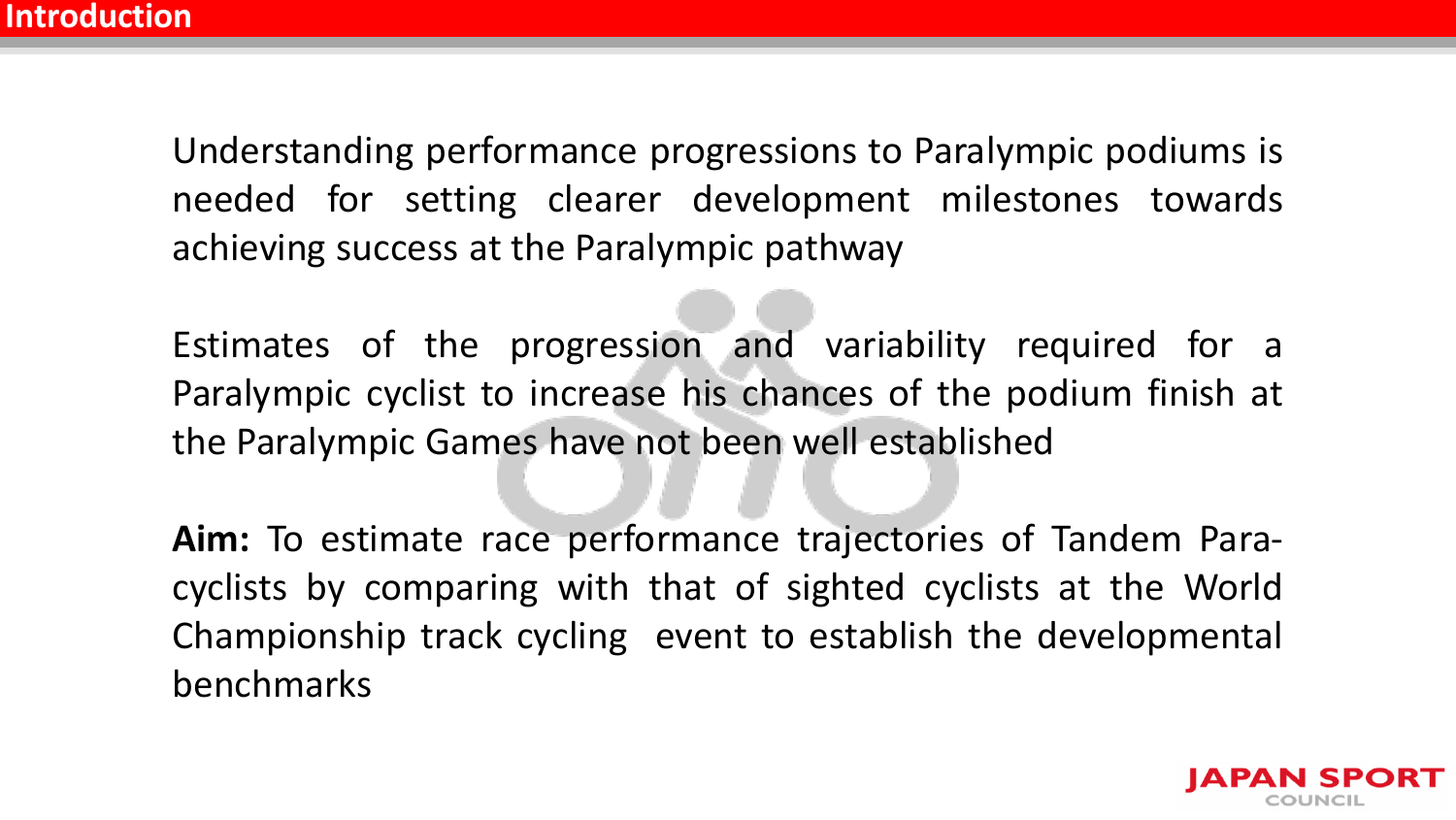**Subjects:** The Men's 1-km track cyclists with Visual Impairment, VI (N=80, aged 34.8 $\pm$ 9.9 yrs) and the medalists (N=18, aged 32.0 $\pm$ 7.5 yrs) over 6 Paralympic Games (1996-2016)

**Data collection:** Total of 96 race times using Gracenote (previously known as Infostrada), IPC Historical Results Archive, and Richard Sports Services



|                                |                                                                                                                                                     | <b>IPC Historical Results Archive</b>          |                                        |                                          |
|--------------------------------|-----------------------------------------------------------------------------------------------------------------------------------------------------|------------------------------------------------|----------------------------------------|------------------------------------------|
| <b>Paratimolo Summer Games</b> |                                                                                                                                                     | EROX in Garnes high to contrate the and mache- |                                        |                                          |
|                                |                                                                                                                                                     |                                                |                                        |                                          |
| $Q_{10}$ $2$ osh               |                                                                                                                                                     |                                                | <b>ATHENS AND</b><br><b>CONTRACTOR</b> | <br><b>GAMES A</b><br><b>STRAFT LEAR</b> |
| Rio de Janeiro 2006            | London 2012                                                                                                                                         | <b>Belling 2008</b>                            | Athene 2004                            | Sudney 2000                              |
|                                |                                                                                                                                                     |                                                |                                        |                                          |
|                                | All-Time Statistics - Paralympic Summer Games:<br>Multi-Nedatiata (winningest ethietes)   Modal Standings (boundles ranked by all-lime megani)      |                                                |                                        |                                          |
| Paratimolo Winter Garries      |                                                                                                                                                     |                                                |                                        |                                          |
| Pueang Chang 2018              | 500000                                                                                                                                              | <b>VANIDANEY (NEW)</b>                         | forms agos                             |                                          |
|                                | paintern price<br><b>STATISTICS</b>                                                                                                                 | <b><i>PERSONAL LIGHT</i></b><br>4.             |                                        | <b>SALE LABE DOME</b><br>FINE ADMINIST   |
| Pyeongchang 2018               | <b>Bricht 2014</b>                                                                                                                                  | <b>Viewiniance 2010</b>                        | Tickles 2006                           | Nett Lake City 2012                      |
|                                | All-Time Statistics - Paratemplo Winter Games:<br>SAID/Andellish (warehouse) attributed 1 Shippi, Standards (encorables ranked by adultion mechanic | $\sim$                                         |                                        |                                          |
| Paratymotions                  |                                                                                                                                                     |                                                |                                        |                                          |
| Pull Sent Search               | El converso reant-tirei.                                                                                                                            |                                                |                                        |                                          |
| Foreira Margar                 |                                                                                                                                                     |                                                |                                        |                                          |
| <b>Greate Market</b>           |                                                                                                                                                     |                                                |                                        |                                          |



[www.paralympic.org/](http://www.paralympic.org/sdms4/hira/web) [www.rsstiming.com](https://www.rsstiming.com/) sdms4/hira/web

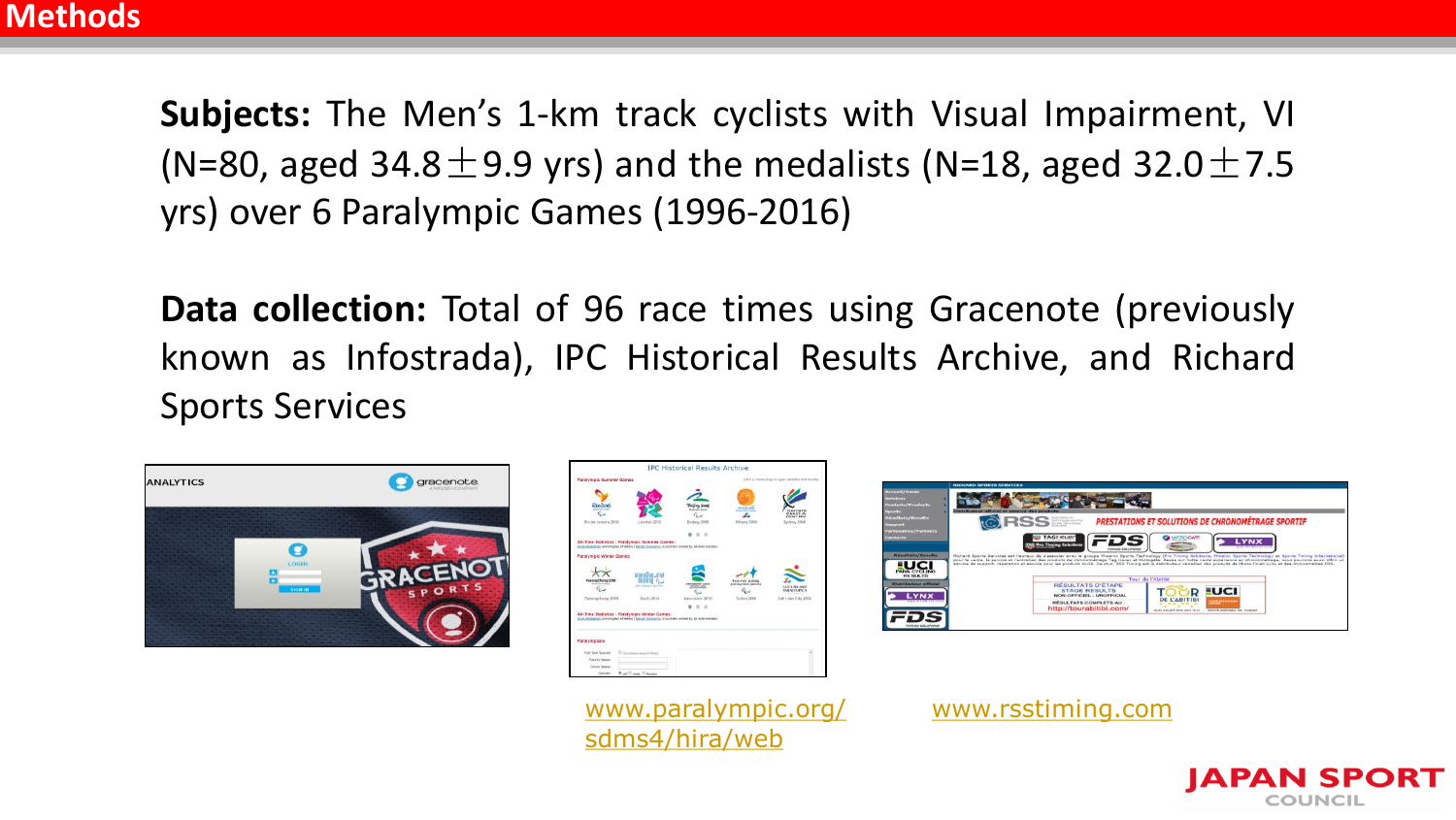**Benchmarking sighted cyclists:** UCI Track World Championships medalists' data (N=13, aged 25.6 $\pm$ 4.2 yrs) on 1996, 2000, 2004, 2008, 2012, and 2016 (total of 18 records)

**Statistical analysis:** The race times were log-transformed and the progression was expressed as % changes in mean performance. The variability was expressed as the coefficient of variation (CV) in between competitions. Uncertainty in mean differences was expressed as 90 % confidence limits (CL).

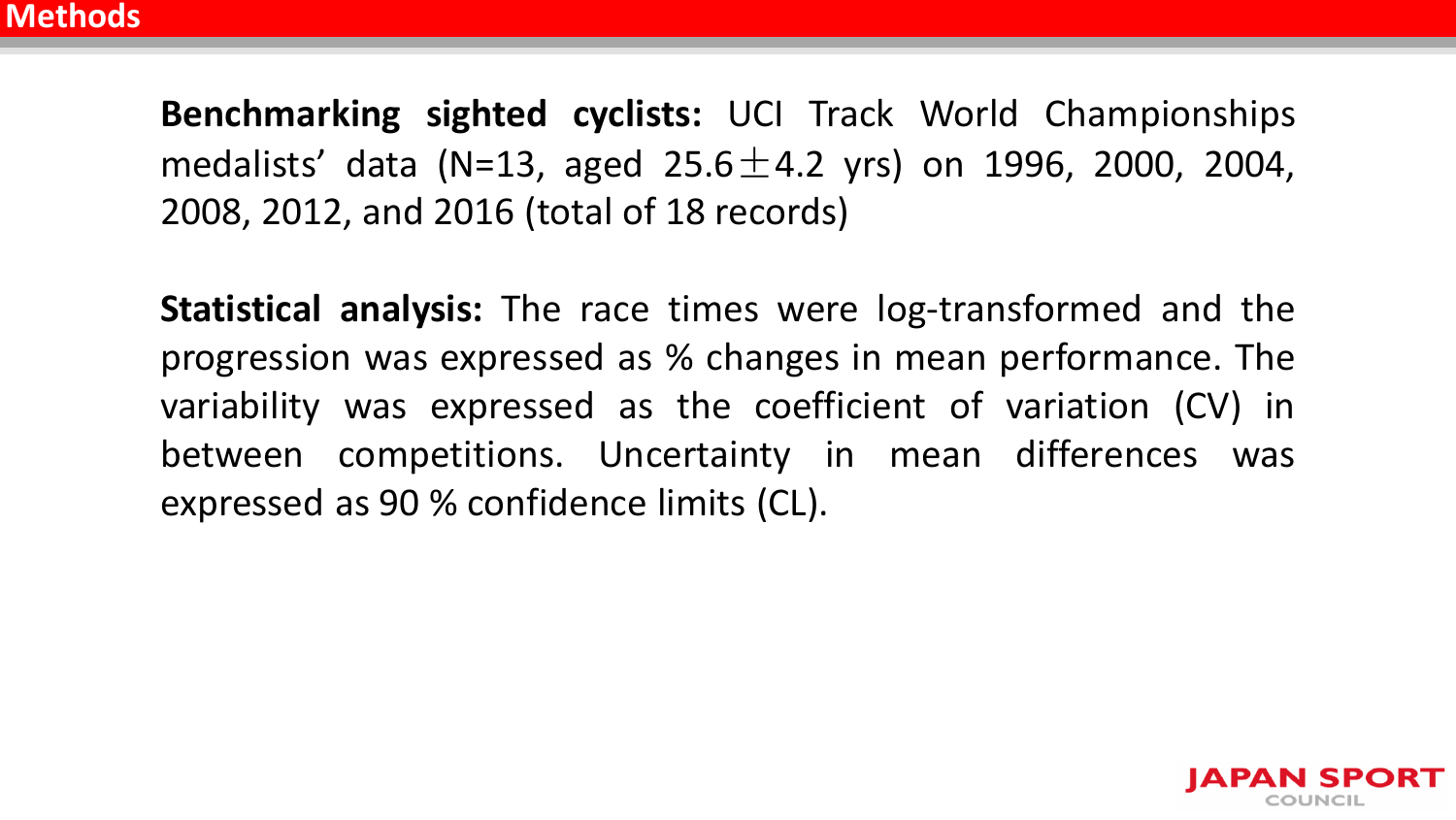#### **Results**



The results of the Tandem Para-cyclists showed that the 4-yr progression was 1.9% (90% CL 1.2 to 4.5%) and the between competition CV was 0.8% (90% CL 0.5 to 1.8%)

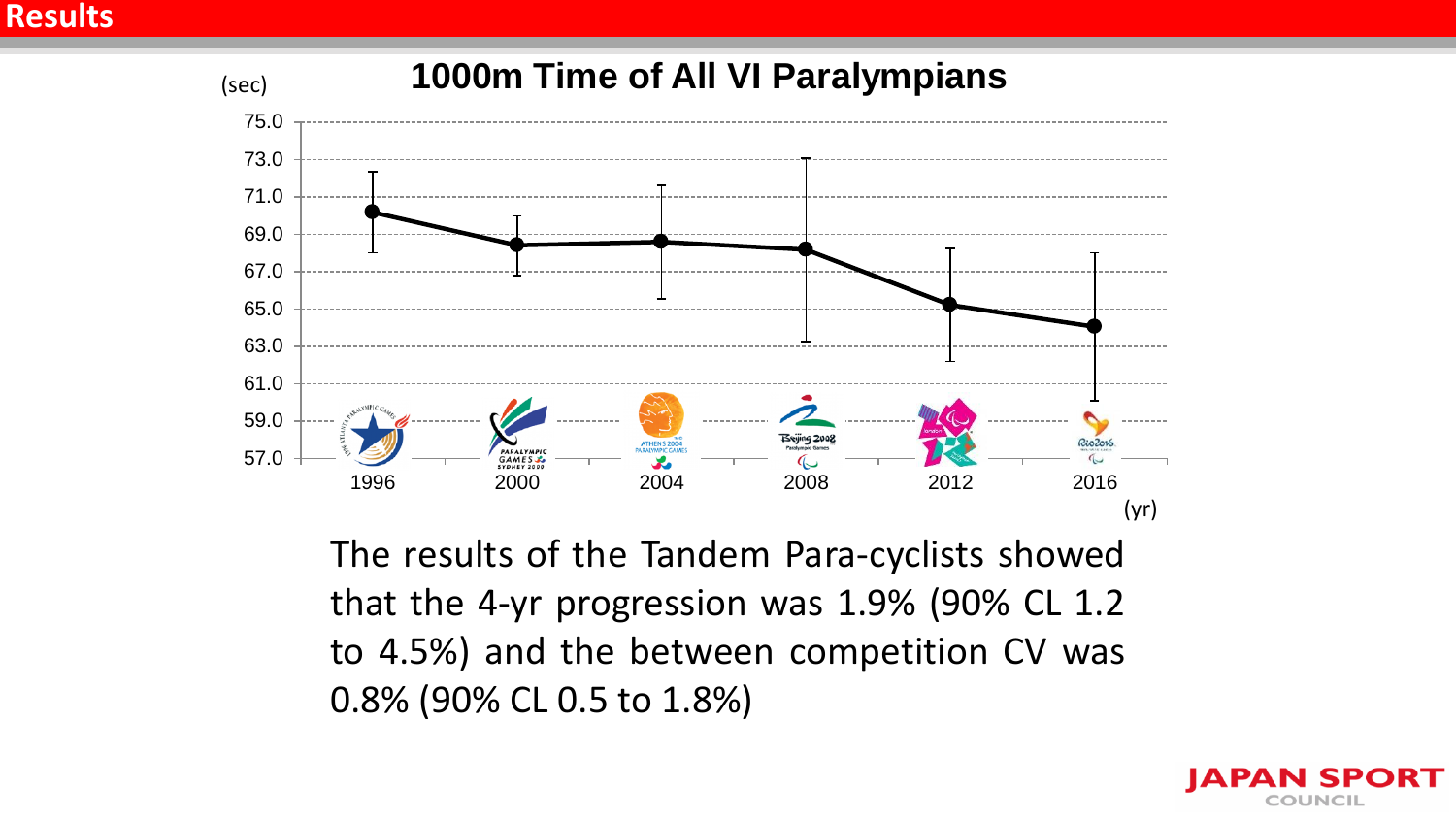

(90% CL 0.5 to 1.8%)



(90% CL 0.5 to 2.0%)